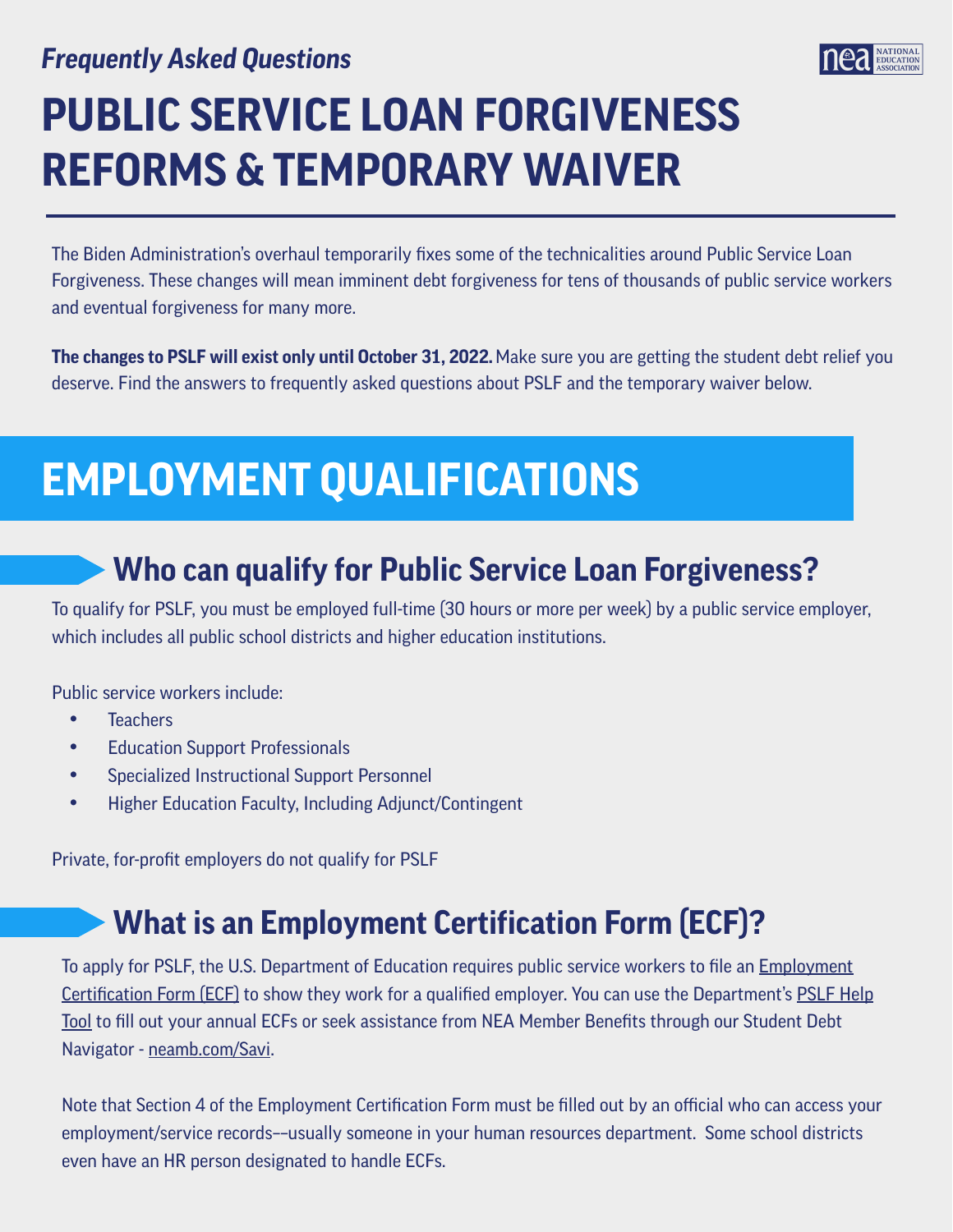**The U.S. Department of Education said they will conduct data matches between federal agencies to verify employment and automate payment credit during the temporary PSLF waiver. Who does that apply to and does it include DoDEA educators?** 

DoDEA educators, as federal employees, are included in the data match and will receive automatic payment credit through the PSLF waiver. However, DoDEA educators who have FFEL or Perkins loans and less than 10 years of service will still need to consolidate their loans to maintain their eligibility and continue to be on track to get PSLF. The data matching through this temporary waiver only provides retroactive credit to previous payments, not future payments moving forward.

All other educators seeking PSLF will need to file an Employment Certification Form (ECF) to verify employment, if they have not already done so.

### **STUDENT LOAN QUALIFICATIONS**

#### **I have student loans from a private bank, do they qualify for Public Service Loan Forgiveness?**

No, Public Service Loan Forgiveness only provides forgiveness for federal student loans under the Federal Direct Loan program.

### **Do Plus Loans qualify for forgiveness under Public Service Loan Forgiveness?**

Yes, like other Federal Direct Loans, Direct Plus Loans are eligible for forgiveness under Public Service Loan Forgiveness. There are two types of Plus Loans:

- 1. Those made directly to graduate or professional students, and;
- 2. Those made to parents of dependent undergraduate students.

If you took out a *Parent* Plus Loan on behalf of a dependent student, those loans cannot be repaid under an income-driven plan and must be consolidated for payments to count towards the 120 for Public Service Loan Forgiveness. These Plus Loans should be consolidated when you apply for the temporary waiver. Note that previous periods of repayment on parent PLUS loans are not eligible under the limited PSLF waiver.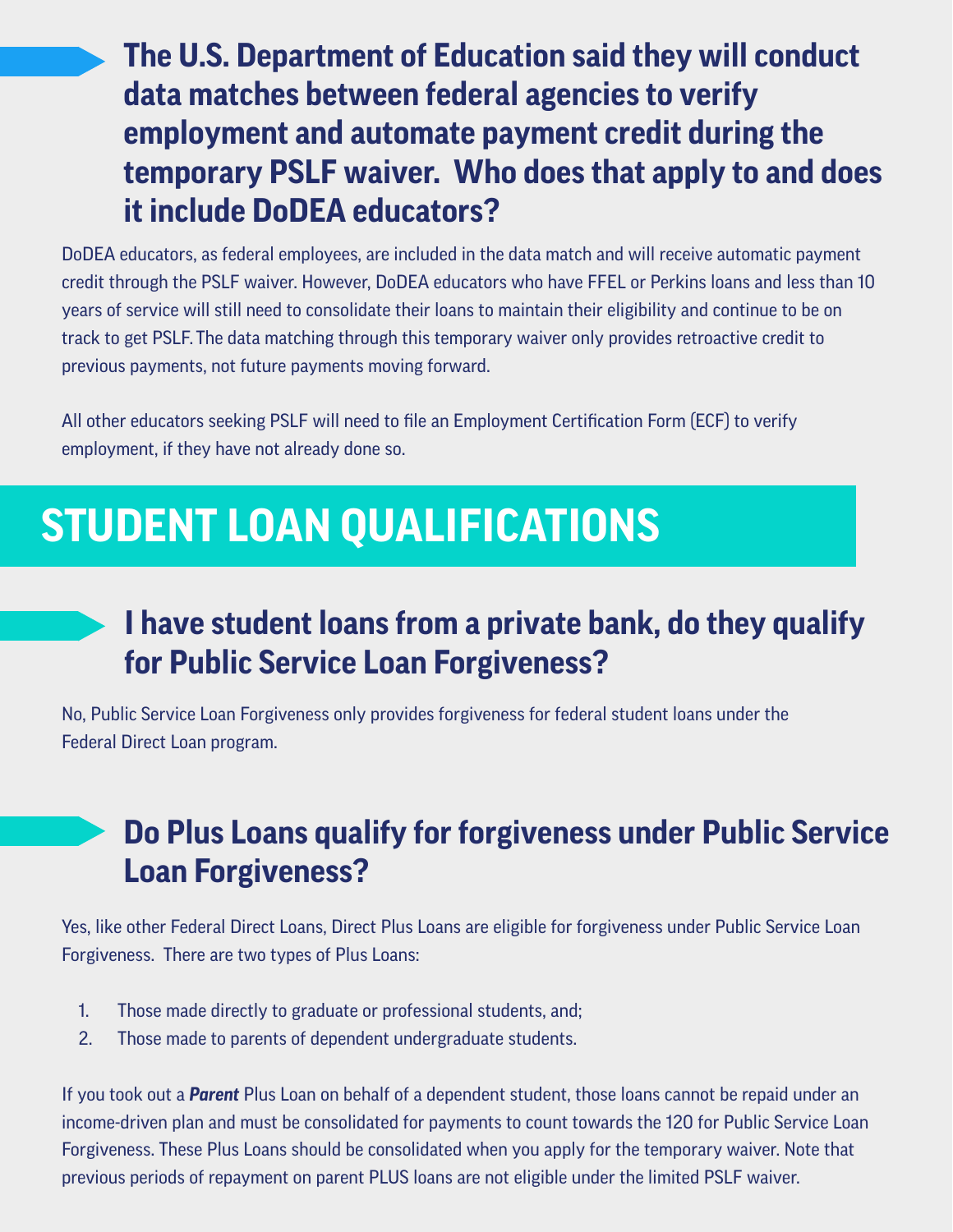#### **How can I find out what type of student loan I have, and whether or not I need to consolidate?**

With your FSA ID, you can log in to [studentaid.gov/aid-summary/](https://studentaid.gov/aid-summary/) to find out what type of federal student loans you have.

**Step 1:** After logging in, scroll down to the "Loan Breakdown" section **Step 2:** In the Loan Breakdown section, there will be a list of each student loan you have taken out. **Step 3:** Expand "View Loans," then click the "View Loan Details" arrow next to a loan. This will provide you the specific loan type.

#### **Decoding your loan type:**

- Direct Loans begin with the word "Direct"
- Federal Family Education Loans are indicated by "FFEL"
- Perkins Loans include the word "Perkins" in the name

### **I heard that FedLoan / PHEAA, who services Public Service Loan Forgiveness, has announced it will end its contract with the federal government; how will this affect the temporary waiver?**

FedLoan's contract termination did not include a transfer agreement with another student loan servicing company. The U.S. Department of Education is currently working on bridge contracts for the future servicing of the program, but there is no timetable for when that will occur. For now, FedLoan remains the sole servicer for Public Service Loan Forgiveness, including implementing the temporary waiver.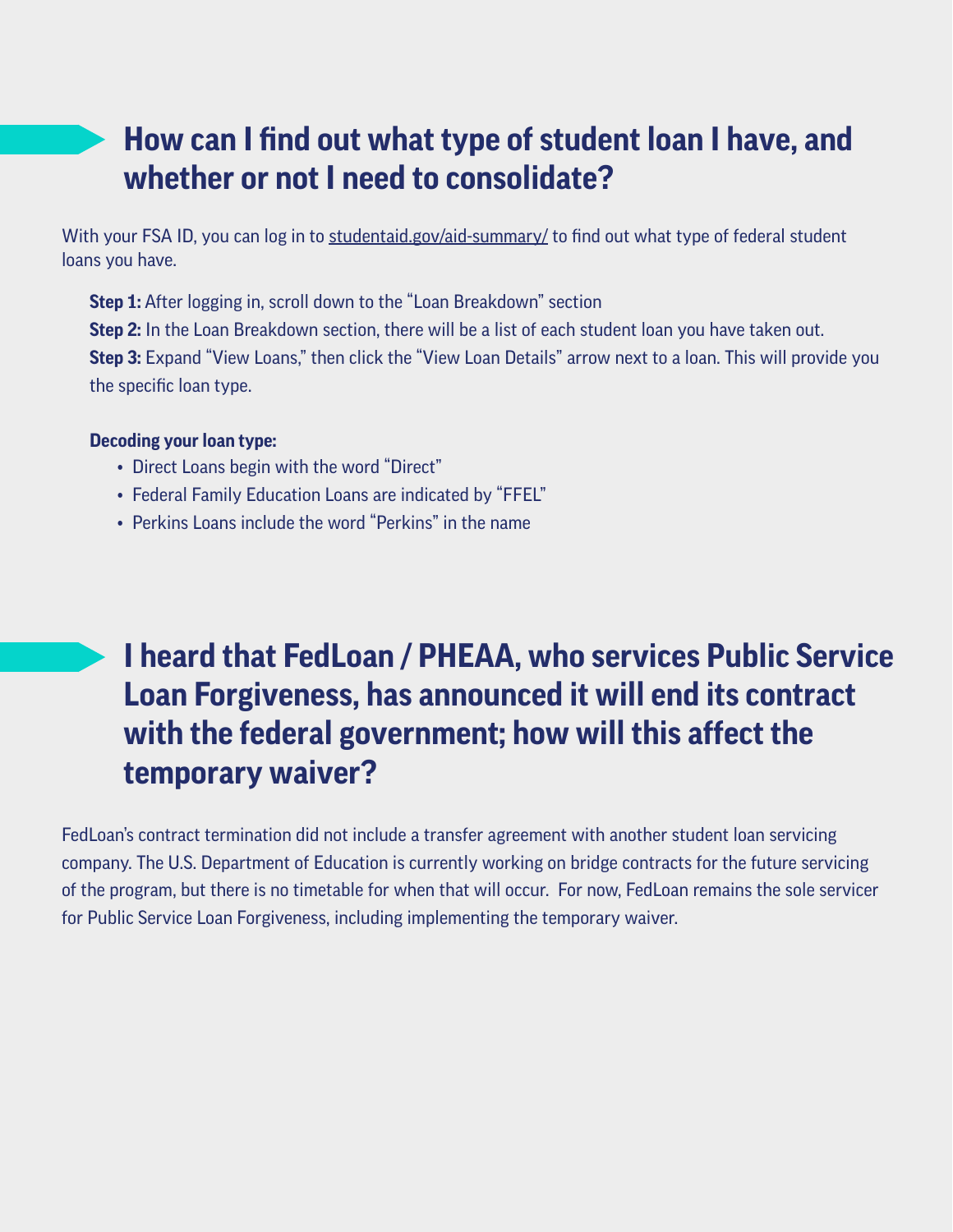### **UTILIZING THE PSLF TEMPORARY WAIVER**

#### **What is the PSLF waiver and will it affect me?**

Until October 31, 2022, the U.S. Department of Education is allowing borrowers to receive credit toward loan forgiveness for any month's payments made since October 1, 2007, as long as borrowers made those payments while:

- Working full-time for a qualifying public service employer, AND
- Being in repayment on any type of federal student loan.

You do not have to be currently employed or working full-time to receive loan forgiveness. If you have accrued 120 months of public service employment while your loans were in repayment since October 1, 2007, you can qualify to have your debt cancelled, regardless of which repayment plan you were in, and regardless of whether you actually made a payment for a given month, *as long as your loan was not in a deferment, forbearance, or default.* Each month of the COVID-19 payment suspension *DOES* count toward PSLF.

#### **How long is the temporary waiver effective?**

This new policy is in effect through *October 31, 2022.*

After this date, borrowers will receive credit toward debt cancellation under PSLF if they meet the traditional eligibility requirements: on-time payments based on an income-driven repayment plan, made on a Federal Direct Loan only, and while working for a qualifying public service employer. However, any credit borrowers received as a result of the waiver will remain on their account.

For example: If a borrower had 30 credits before the waiver and receives 80 additional credits through the waiver this brings their total to 110 credits. They will need 10 more credits to meet the 120 payments required for forgiveness. After October 31, 2022, they will have to accrue those future credits under the regular PSLF program requirements.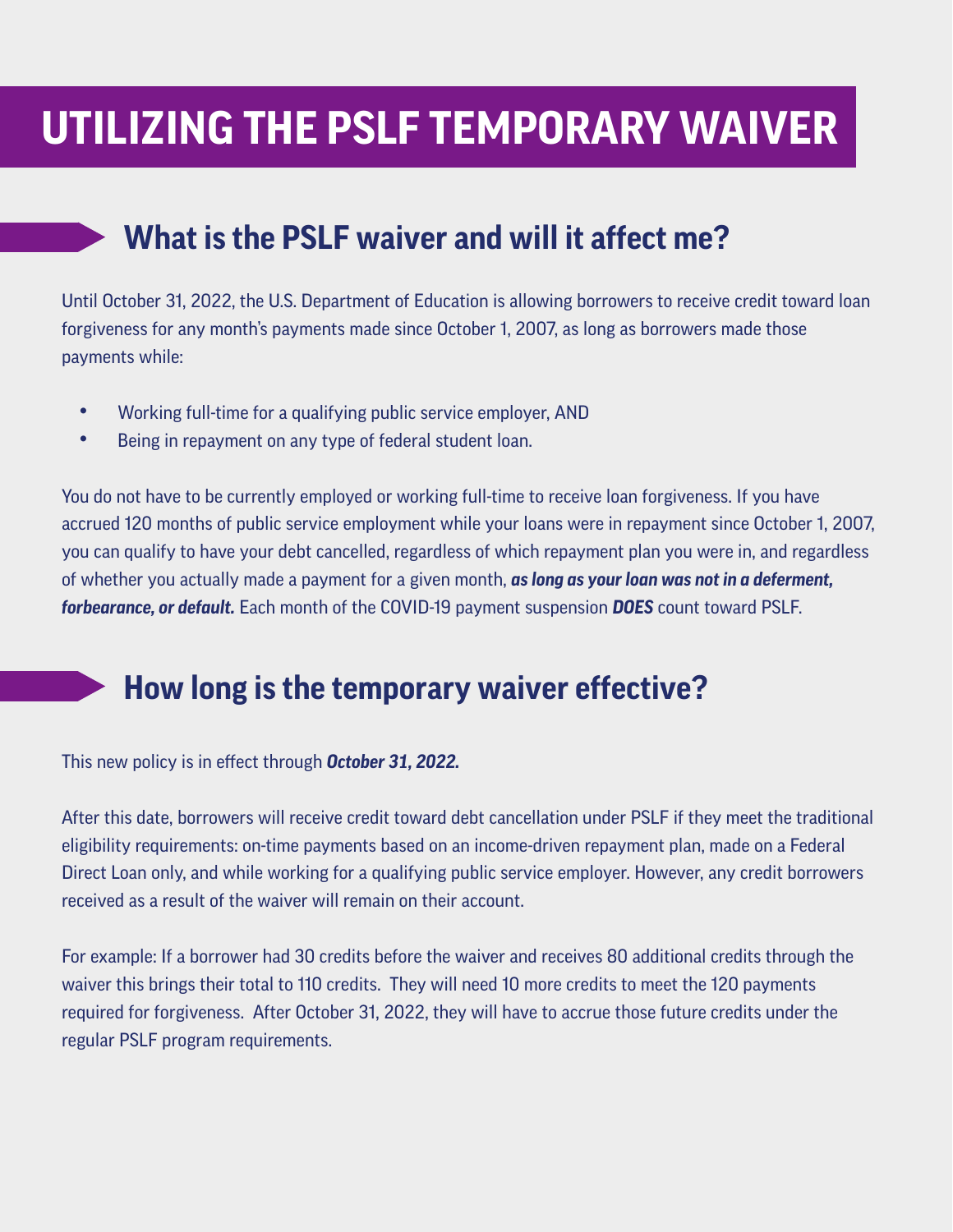#### **What happens if the waiver pushes my payment count above the 120 payment requirement?**

If the temporary waiver puts your payment count over 120, *your loans will be forgiven, and you will be credited back for any monthly payments you made above the 120 that are required.* The actual forgiveness may take weeks or months.

#### **I believe I now have 120 qualifying payments. Will my loans be forgiven before the pause on repayment ends on January 31, 2022? How soon will I receive forgiveness?**

The Department of Education has indicated it will take time for forgiveness and PSLF payment credits to be reflected on borrowers' accounts. As long as you apply before October 31, 2022, you will receive credit through the waiver.

Some borrowers' loans will be forgiven before repayment begins, but not all will be processed before the payment pause ends. If you reach 120 payments under the Limited PSLF Waiver, but continue to make payments after the pause ends, they will be refunded.

### **PSLF AND OTHER RELIEF PROGRAMS**

#### **I have not made student loan payments during the CARES Act payment pause. How does that affect my PSLF payment count?**

As part of the CARES Act, the federal government has paused payments for most federal student loan borrowers since March 2020. These months will count toward PSLF forgiveness for Federal Direct Loans. For other loans, pursuant to the waiver, those months will count if the loans were in a repayment status, not deferment, forbearance, or default.